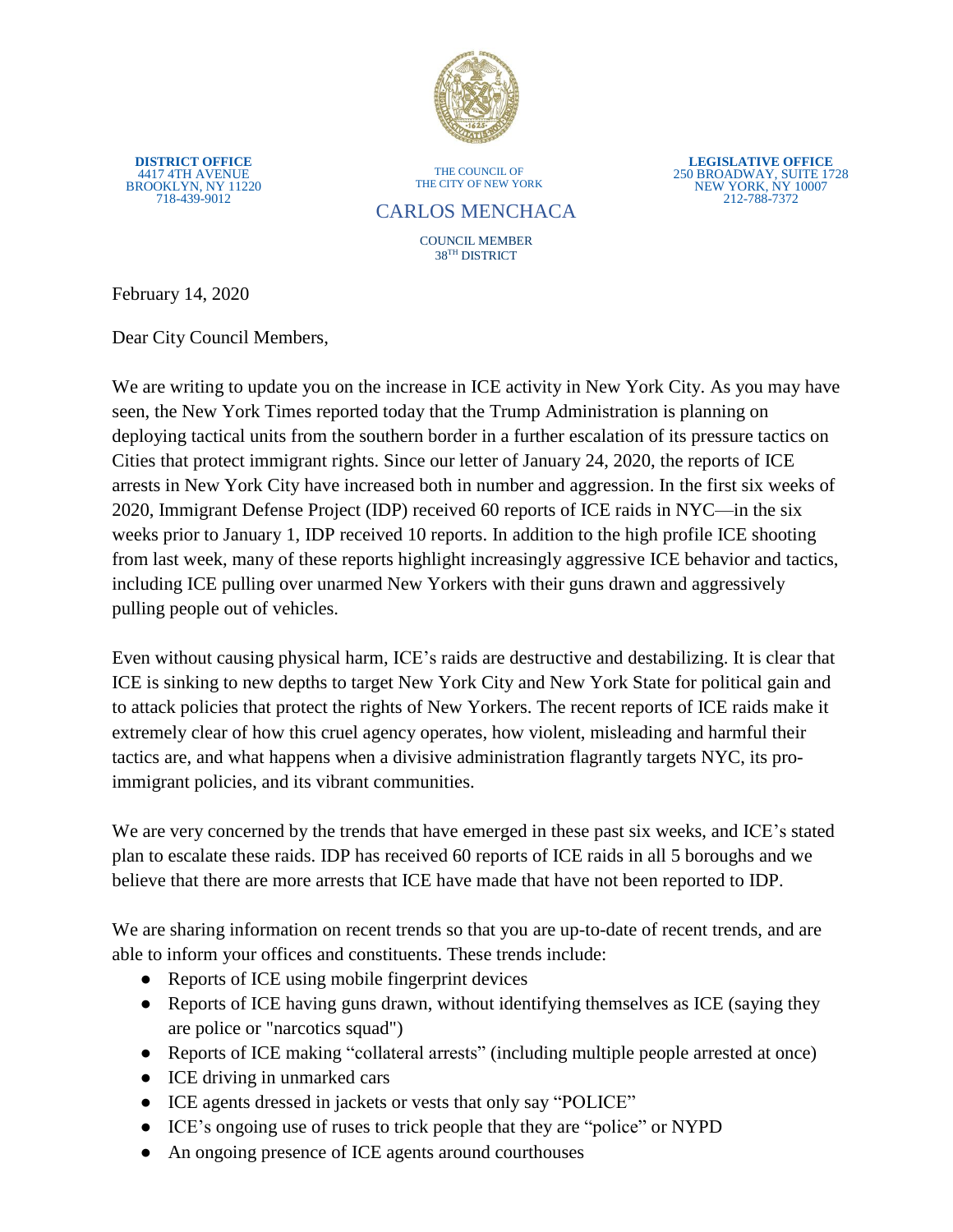## THE COUNCIL OF THE CITY OF NEW YORK

## CARLOS MENCHACA

COUNCIL MEMBER 38TH DISTRICT

Three examples of recent reports of ICE pretending they were local police or that they were conducting an investigation include:

- On January 31, 2020, an unmarked ICE vehicle pulled over a car in Sunset Park, Brooklyn at 9am. The driver of the car was stopped at a red light when plain-clothes ICE agents approached the car with their guns drawn. They told the driver they were "narcotics police" and that they needed to search his car. The driver complied with their request and the ICE agents searched his car, and then asked for his ID. When he showed his ID, the agents arrested him, only then revealing that they were ICE agents. The driver happened to see someone on the street that he recognized and so was able to leave his car with her.
- On February 2, 2020, plain-clothes ICE agents went to a home in the Bronx in the early morning. They were looking for an individual who was not at home. The agents told his wife that they were looking for her husband about a warrant. When she asked what the warrant was about, the agents told her it had to do with her car and someone else driving it. She told her husband the police wanted to speak with him about a warrant. When her husband called them, the ICE agent told him that he needed to come to the precinct to speak with them about the warrant. Believing that this was an NYPD officer, on February 7, the individual went to 44th police precinct in the Bronx with a letter invoking his rights that he had received from a criminal defense attorney as he believed there was an NYPD warrant for him. When he was standing outside the 44th precinct, he called the agent as the agent had told him to do. Within a minute or two, four vehicles pulled up and the individual was arrested by ICE. This was the first time he realized that it was ICE agents who had come looking for him and not NYPD officers.
- On February 11, 2020, at least three ICE agents wearing jackets with the words "POLICE" and "ICE" visible gained entry to an apartment in Borough Park, Brooklyn. They then knocked on an apartment door, and a woman opened the door. She was eight months pregnant. The agents asked her for help identifying a person in a photo. She looked at the photo and told them she did not recognize the person in the photo. They then asked her about her partner (who was not in the photo) and she said he was not in the apartment and had not been there since the weekend. The agents thanked her and left.The ICE agents then traveled to her partner's workplace, a bodega in Bay Ridge, Brooklyn. Seven ICE and Border Patrol agents questioned him and then arrested him.